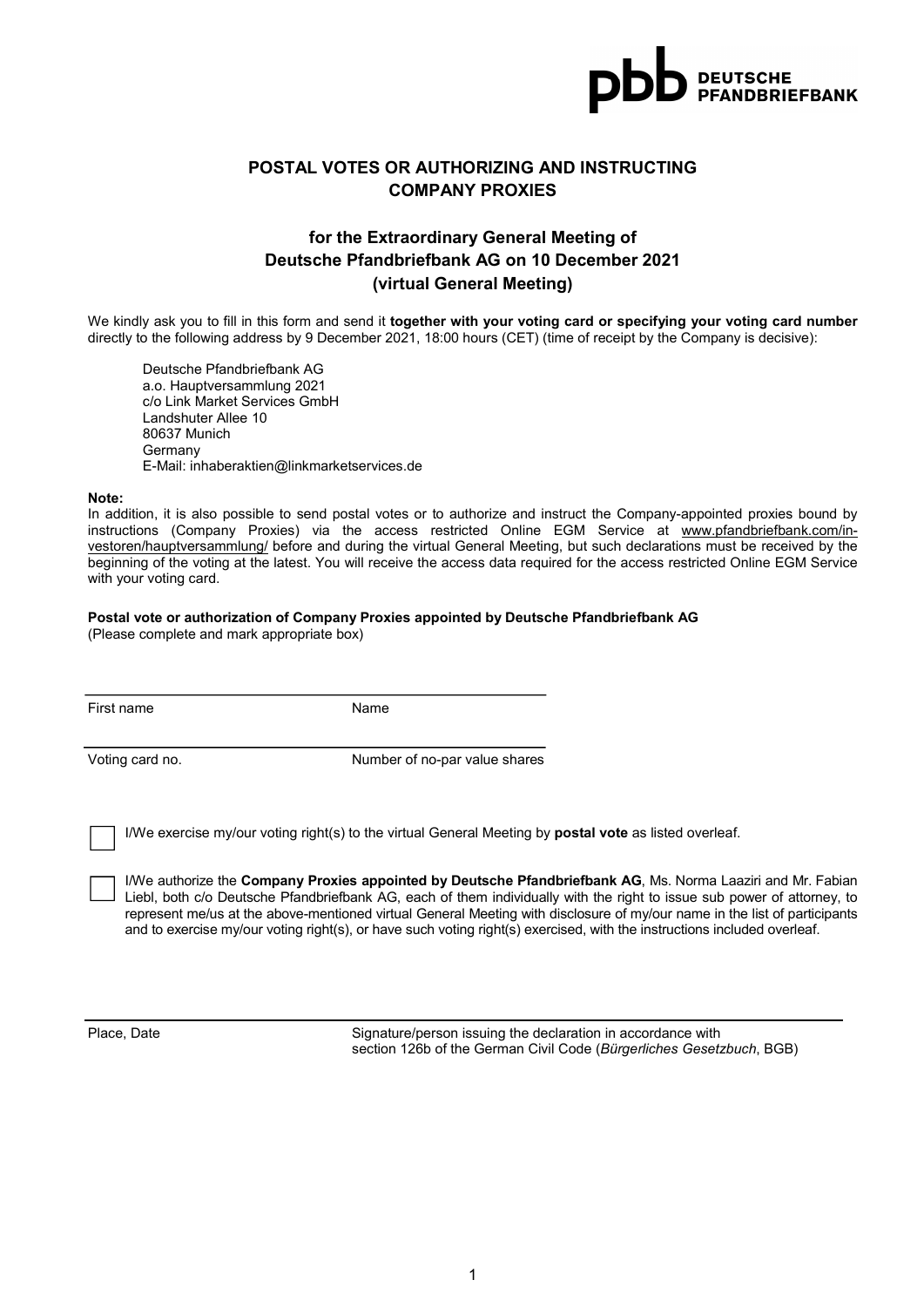# pb DEUTSCHE<br>DEUTSCHE

## Postal Vote or Vote instructions

Instructions relate to the proposals by the Management Board and/or Supervisory Board as published in the federal gazette.

| Item on the agenda |                                                                            |  | Nο | Abstain |
|--------------------|----------------------------------------------------------------------------|--|----|---------|
|                    | 1. Amendment of the resolution on the appropriation of the distributable   |  |    |         |
|                    | profit for the 2020 fiscal year for the distribution of a further dividend |  |    |         |

In case the Company has received motions and election proposals proposed by shareholders until 25 November 2021, 24:00 hours (CET), such motions and proposals are available at the Internet address www.pfandbriefbank.com/investoren/hauptversammlung/ according to applicable law. There you will also find information on how to join counter-motions and election proposals.

|                                 | Yes | No | Abstain |                                 | Yes | No | Abstain |
|---------------------------------|-----|----|---------|---------------------------------|-----|----|---------|
| Motion /<br>Election proposal A |     |    |         | Motion /<br>Election proposal D |     |    |         |
| Motion /<br>Election proposal B |     |    |         | Motion /<br>Election proposal E |     |    |         |
| Motion /<br>Election proposal C |     |    |         | Motion /<br>Election proposal F |     |    |         |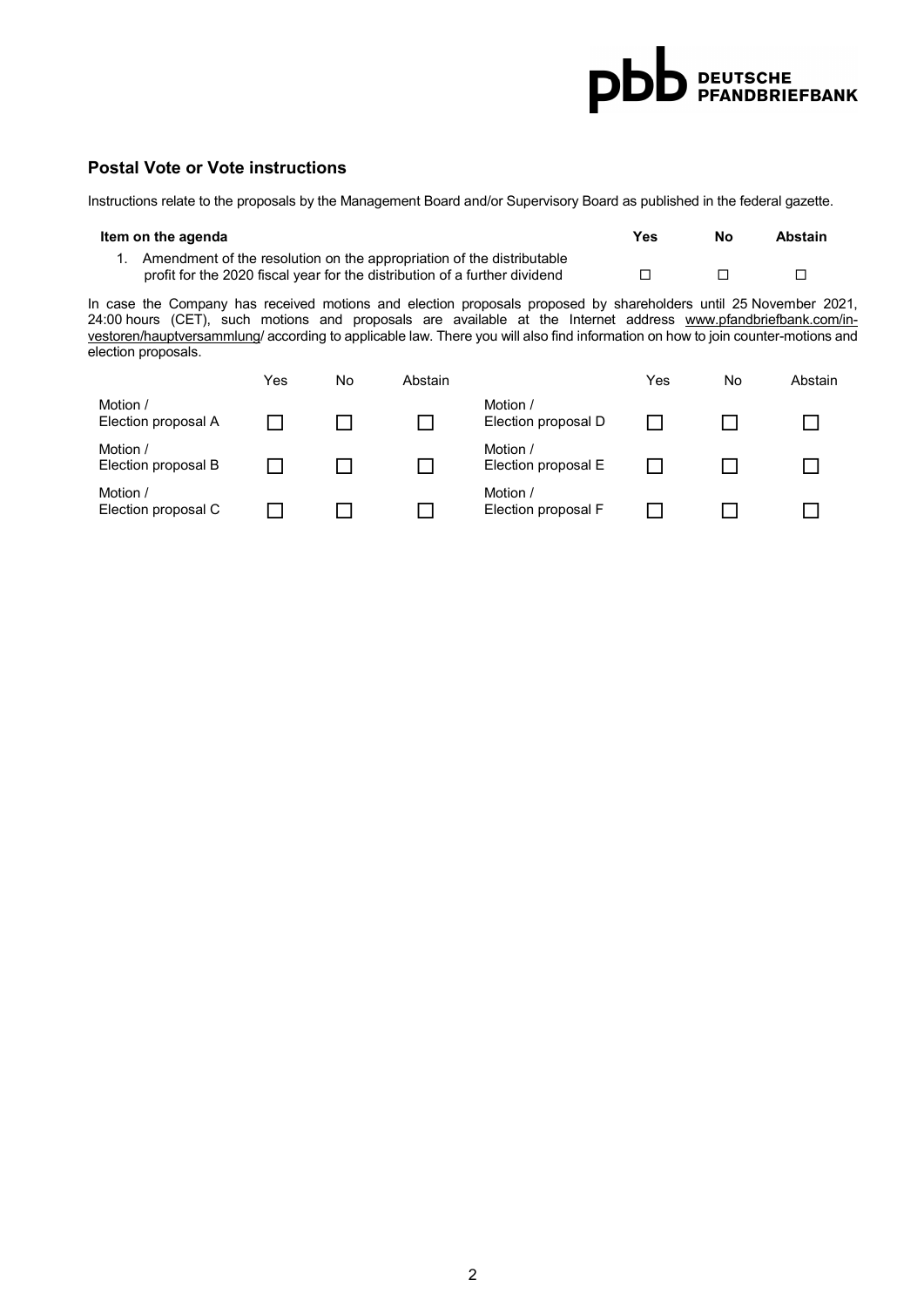

## INFORMATION ON POSTAL VOTES OR AUTHORIZING AND INSTRUCTING COMPANY PROXIES

In addition to the possibility of exercising your voting rights by postal vote, the Company is offering the option to authorize proxies appointed by Deutsche Pfandbriefbank AG and bound by your instructions (Company Proxies), Ms. Norma Laaziri and Mr. Fabian Liebl, c/o Deutsche Pfandbriefbank AG. The Company Proxies are entitled to vote on your behalf only if and to the extent you have given them specific instructions regarding the individual resolution proposals for the items on the agenda. The Company Proxies are bound by your instructions when voting on the motions as announced in the federal gazette. This also applies to proposals made later by the Management Board and/or the Supervisory Board in accordance with section 124 (3) of the German Stock Corporation Act (Aktiengesetz, AktG) or by shareholders in the case of section 124 (1) of the AktG or to proposals made available in accordance with sections 126 and 127 of the AktG.

You have the following possibilities for casting your vote by way of postal vote or per authorizing and instructing the abovementioned Company Proxies using the form "Postal votes or Authorizing and Instructing Company Proxies" or using the access restricted Online EGM Service at www.pfandbriefbank.com/investoren/hauptversammlung/.

#### Submitting Postal Votes or Authorization and Instructions to the Company Proxies of Deutsche Pfandbriefbank AG by post or e-mail:

Please use the form "Postal votes or Authorizing and Instructing Company Proxies". With this form, you may cast your postal vote or authorize the above-mentioned proxies appointed by Deutsche Pfandbriefbank AG and instruct them how your voting right(s) on the resolutions proposed by the management is/are to be exercised.

Please send (by post or e-mail) your form "Postal votes or Authorizing and Instructing Company Proxies" together with your voting card or specifying your voting card number directly to the following address:

By post to: Deutsche Pfandbriefbank AG or by e-mail to: c/o Link Market Services GmbH Landshuter Allee 10 80637 Munich Germany

a.o. Hauptversammlung 2021 inhaberaktien@linkmarketservices.de

The filled form together with your voting card or specifying your voting card number must reach the Company by 9 December 2021, 18:00 hours (CET) the latest.

### Submitting Postal Votes or Authorization and Instructions to the Company Proxies of Deutsche Pfandbriefbank AG via the Online EGM Service

It is also possible to send the postal votes or to authorize and instruct the Company Proxies via the access restricted Online EGM Service at www.pfandbriefbank.com/investoren/hauptversammlung/. You will receive the access data required for the access restricted Online EGM Service with your voting card. Postal votes as well as authorizations and instructions to the Company's Proxies may be submitted via the Online EGM Service before and during the virtual Extraordinary General Meeting, but such declarations must be received by the beginning of the voting at the latest.

#### Important information:

Please note that only shareholders who have registered in good time and who are entitled to participate and to vote are entitled to cast their votes by postal vote or granting authorization and issuing instructions for exercising their voting right(s) to the Company Proxies appointed by Deutsche Pfandbriefbank AG.

If divergent, formally valid declarations are received via different transmission channels and it is not possible to determine which was submitted last, these declarations will be considered in the following order, with the first-mentioned way of transmission having priority in each case: (1) via Online EGM Service, (2) via e-mail, (3) in paper form. If postal votes and authorization / instructions to the Company Proxies are received, postal votes will always be given priority.

If votes are not properly filled in or not clearly given they will not be taken into account for the corresponding agenda item. If instructions are not properly filled in or not clearly given, the Company Proxies will not participate in the voting for the respective agenda items.

In case proper counter-proposals regarding individual items of the agenda or nominations are filed with the Company, these will be made available without delay under www.pfandbriefbank.com/investoren/Hauptversammlung/. A counter-motion which